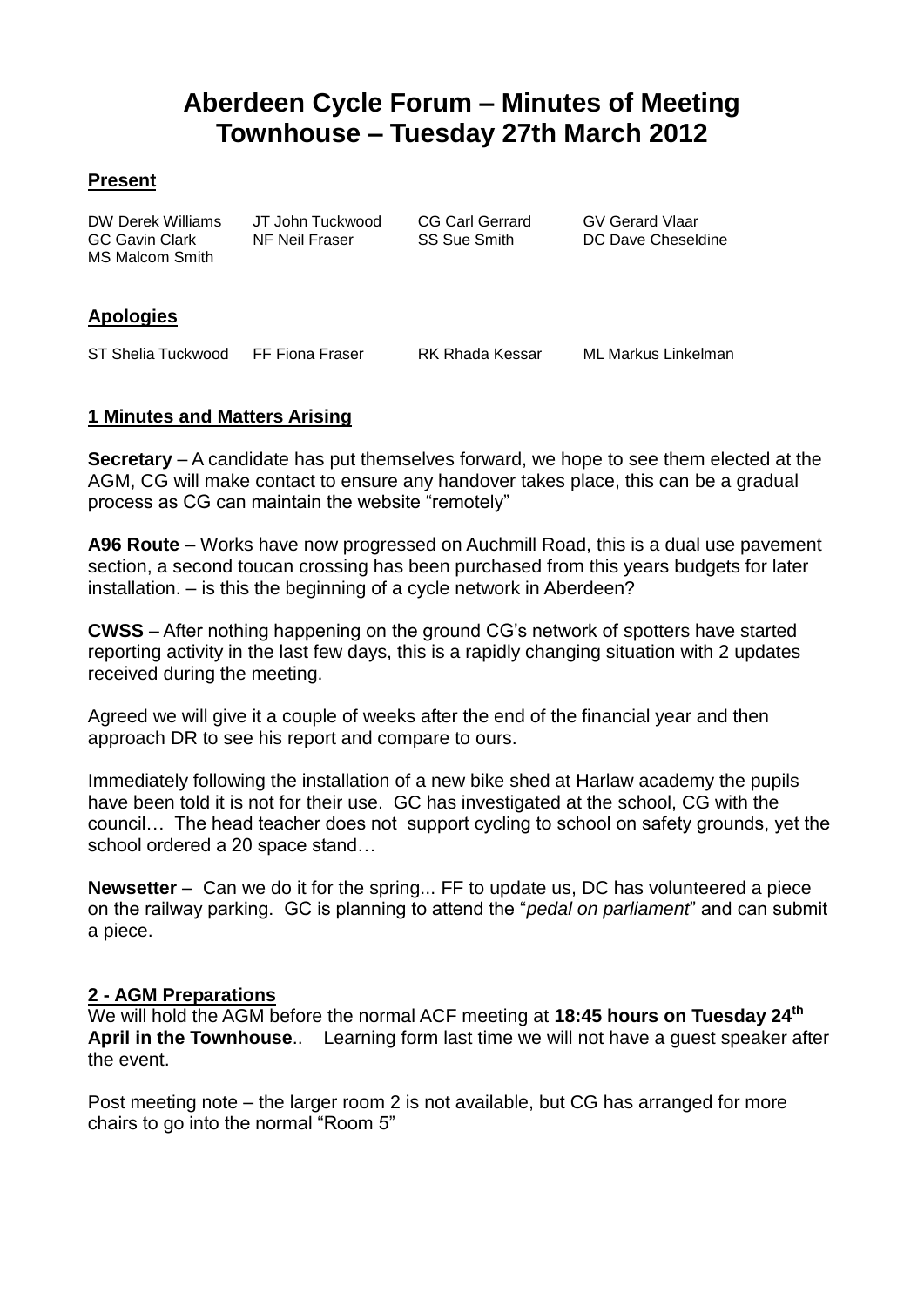#### Agenda will be: **Reports of Officers:**

- **Secretaries report** given his impending parental responsibilities CG will provide this to DW.
- **Treasurers report** CR to present
- **Chairs Report** DW to present

**Elections** – for the three above posts and the vacant vice-chair Candidates must be full members of ACF for at least 14 days before standing for election. The may declare themselves as candidates at any point before the election either in advance to the secretary or on the night of the meeting to the chair

In the event of more than one candidate for a position a vote by show of hands of those present will be held, to acquire voting rights members must have joined by  $10<sup>th</sup>$  April.

The normal meeting will follow the AGM.

#### **3 – Democratic Matters**

The Cycling Manifesto has been completed and a few minor amendments were discussed during the meeting, CTC Grampian are happy to co-brand with us and have supplied their logo. Copy is at:

**[http://www.aberdeencycleforum.org.uk/include/ht/119\\_acf\\_mani\\_lr.pdf](http://www.aberdeencycleforum.org.uk/include/ht/119_acf_mani_lr.pdf)**

DW will send to the leaders of the main parties – we will also encourage individuals to send to their candidates, CG agreed to do a web page to facilitate this as best as possible – noting the usual tools of *find your councillor* do not work on candidates.

We will do mail to members after Easter, even if no responses from candidates by then as it will probably require chasing of people.

#### **4 - Railway station Parking**

DL reported the installation of this - see: <http://www.aberdeencycleforum.org.uk/index.php?pf=news.php&nid=144> DL's perseverance in getting this installed was noted by all present.

#### **5 – Sustrans Funding**

Sustrans has recently received a further £13M funding for the next three years in Scotland, councils need to bid for this. It's unlikely ACC will jump on this opportunity so we need to help them. DW will propose a list of projects discussed during the meeting and we will propose:

- Deeside line tarmac to Culter
- A96 route to Blackburn
- Extension of Westhill route to business park
- River route along Dee
- George IV bridge to Dee
- Toucan for NCN1 at QEII bridge
- Segregated path Cove Torry coast road
- High route between Culter and Cults